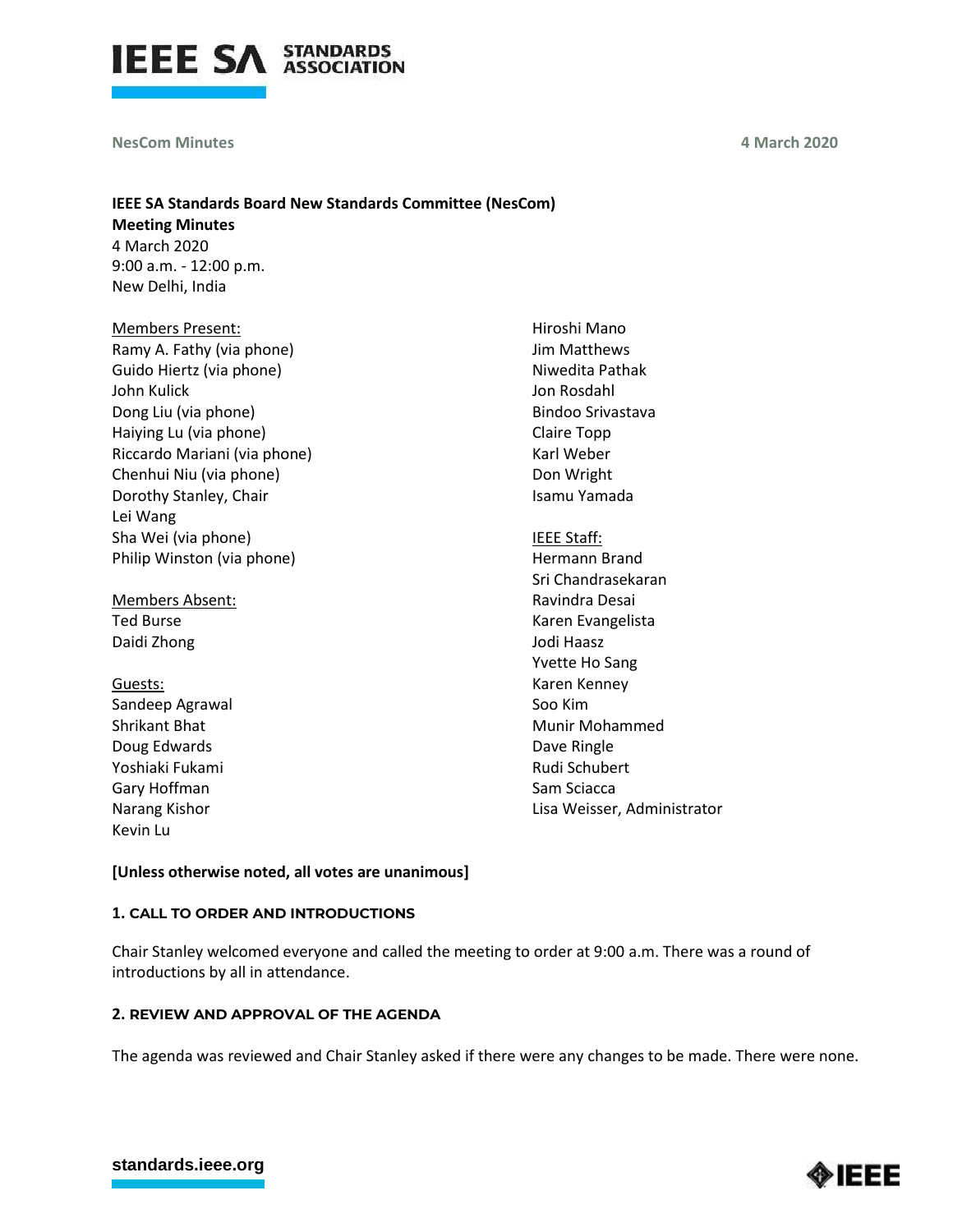**A motion was made (Kulick) and seconded (Wang) to approve the 4 March 2020 NesCom meeting agenda, including all items on the consent agenda. The motion was unanimously approved.**

#### **2.1 Consent Agenda**

#### **2.1.1 Withdrawal Requests**

IEEE Engineering in Medicine and Biology Society/Standards Committee

#### **P2721**

Standard for Wireless Diabetes Device Security Assurance **Recommendation: Approve PAR withdrawal**

#### IEEE Reliability Society/IEEE Reliability

**P1467** Standard for Reliability Growth **Recommendation: Approve PAR withdrawal**

IEEE Society on Social Implications of Technology/Social Implications of Technology Standards Committee

#### **P7013**

Inclusion and Application Standards for Automated Facial Analysis Technology **Recommendation: Approve PAR withdrawal**

### **2.1.2 Standards Committee Change Request for P2784**

Request to move P2784 'Guide for the Technology and Process Framework for Planning a Smart City' from COM/SDB to COM/NetSoft-SC.

*NB: The approval of this Standards Committee Change request was included in the approval of the agenda and the consent agenda. This change will be made and the PAR was moved to COM/NetSoft-SC.* 

## **2.1.3 Project Number Change Request for P2829 'Guide for Handling Non-Sulphur Hexafluoride (SF6) Gas Mixtures for High Voltage Equipment'**

*NB: The approval of this number change request was included in the approval of the agenda and consent agenda. The PAR number has been changed from P2829 to PC37.122.10.*

#### **3 APPROVAL OF MINUTES FROM THE 22 JANUARY 2020 MEETING**

The minutes were posted close to the meeting date and will be approved at the April NesCom teleconference.

*NB: The minutes from the 22 January 2020 NesCom meeting were approved at the 29 April 2020 NesCom meeting.* 

#### **4 PARS FOR DISCUSSION**

**4.1 Modified PARs**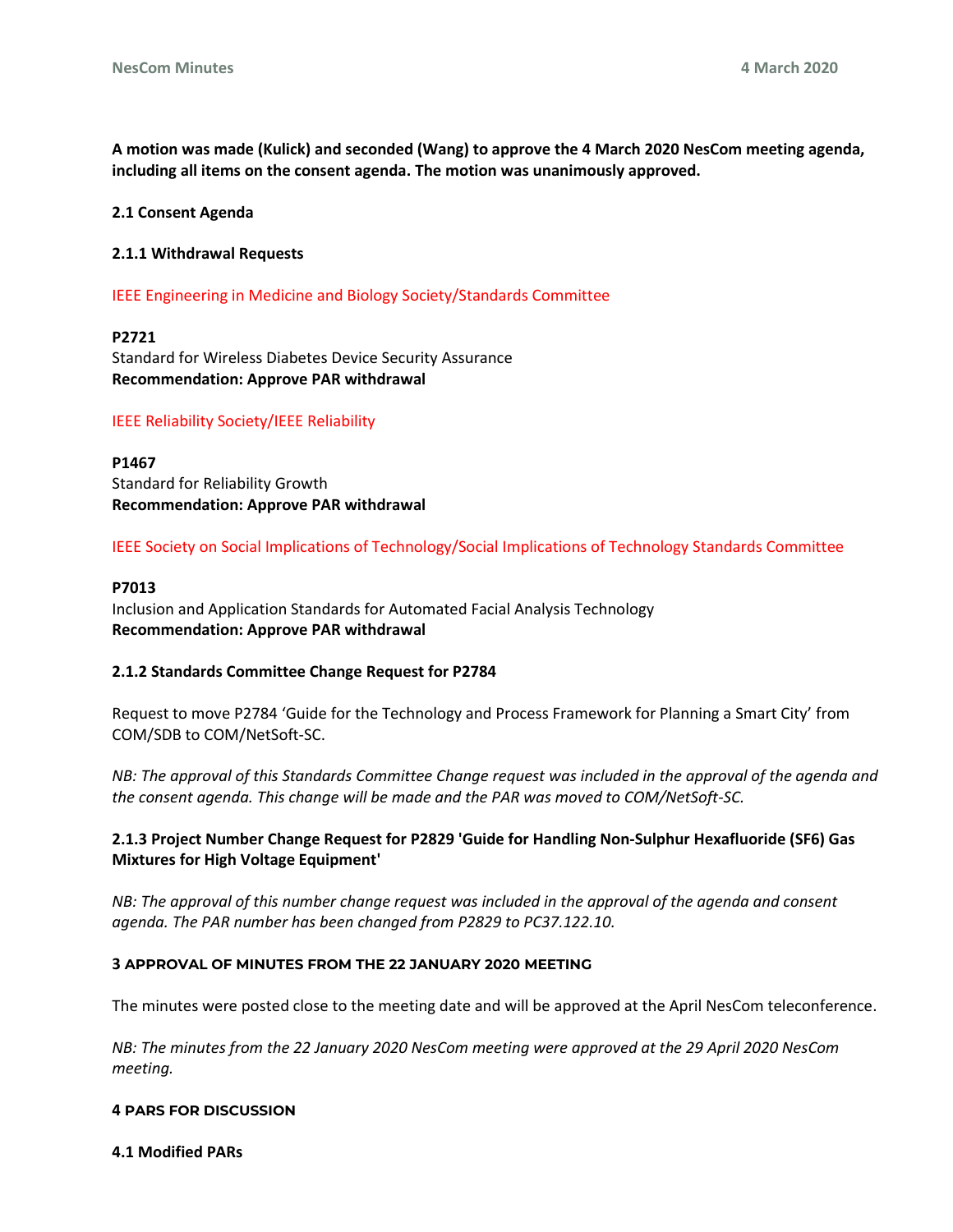### IEEE Consumer Electronics Society/Standards Committee

### **P2049.1**

Standard for Human Augmentation: Taxonomy and Definitions **Recommendation: Approve modified PAR**

### **P2049.2**

Standard for Human Augmentation: Privacy and Security **Recommendation: Approve modified PAR**

### **P2049.3**

Standard for Human Augmentation: Identity **Recommendation: Approve modified PAR**

### **P2049.4**

Standard for Human Augmentation: Methodologies and Processes for Ethical Considerations **Recommendation: Approve modified PAR**

### **P2788**

Standard for Circulating Air Pressure Physiotherapy Equipment Used in the Home Healthcare Environment **Recommendation: Approve modified PAR**

### **P2843**

Standard for Measuring Accessibility Experience and Compliance **Recommendation: Approve modified PAR**

## IEEE Vehicular Technology Society/Intelligent Transportation Systems

### **P1609.2.1**

Wireless Access in Vehicular Environments (WAVE) -- Certificate Management Interfaces for End-Entities **Recommendation: Approve modified PAR (9 approve, 0 disapprove, 1 abstain [Hiertz])**

# IEEE-SASB Coordinating Committees/SCC21 - Fuel Cells, Photovoltaics, Dispersed Generation, and Energy Storage

### **P1547.3**

Guide for Cybersecurity of Distributed Energy Resources Interconnected with Electric Power Systems **Recommendation: Approve modified PAR (9 approve, 0 disapprove, 1 abstain [Hiertz])**

### **4.2 Extension Requests**

### IEEE Power and Energy Society/Power System Communications and Cybersecurity

### **PC93.5**

Standard for Power Line Carrier Transmitter/Receiver Equipment used to Transfer Discrete Teleprotection Signals

**Recommendation: Approve request for an extension until December 2022**

IEEE Power and Energy Society/Surge Protective Devices/High Voltage

### **PC62.11**

Standard for Metal-Oxide Surge Arresters for AC Power Circuits (> 1 kV)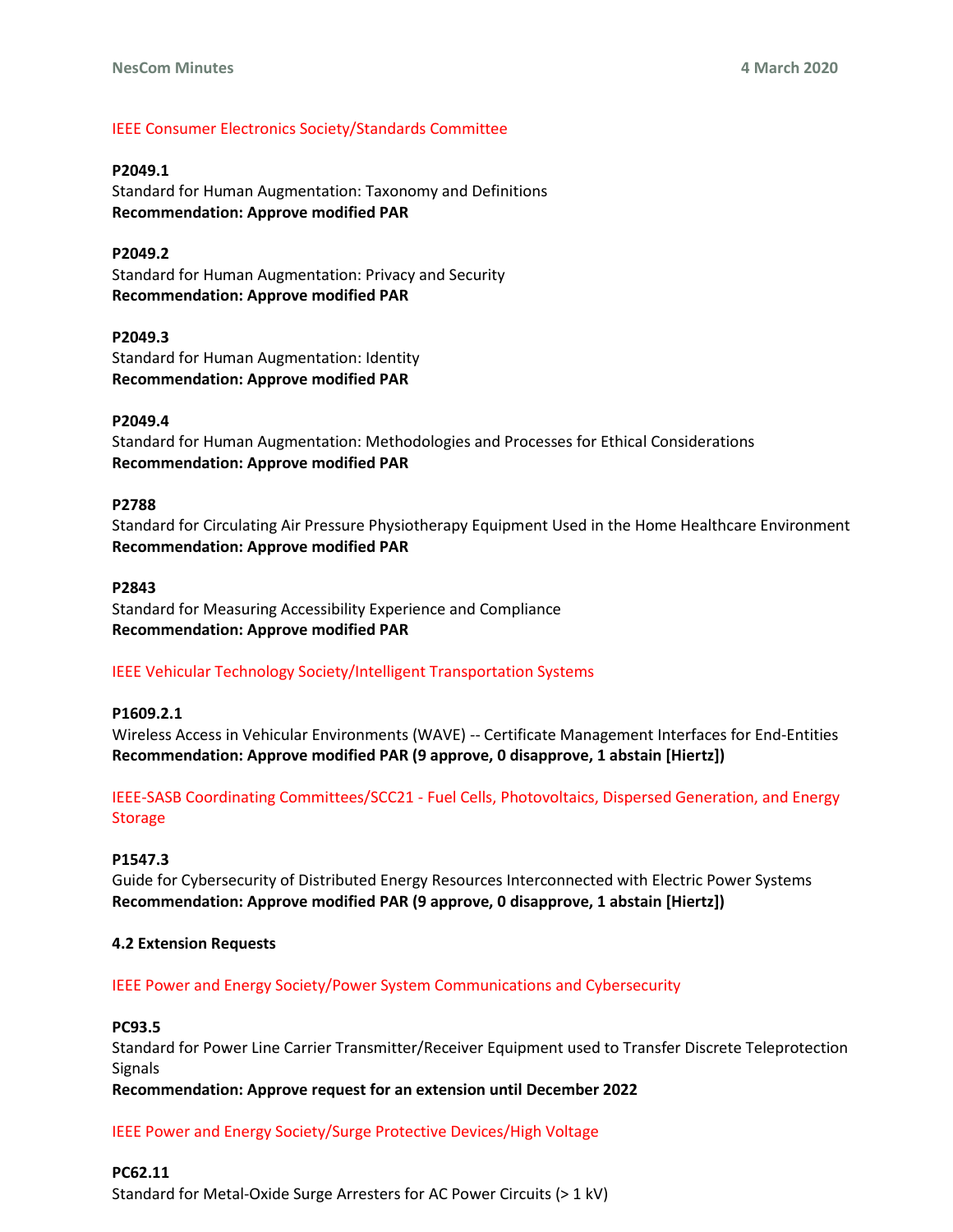# **Recommendation: Approve request for an extension until December 2020**

### **4.3 New PARs**

IEEE Communications Society/Edge, Fog, Cloud Communications with IOT and Big Data Standards Committee

### **P1912**

Standard for Privacy and Security Framework for Consumer Wireless Devices **Recommendation: Approve new PAR until December 2024 (9 approve, 0 disapprove, 1 abstain [Hiertz])**

IEEE Communications Society/Mobile Communication Networks Standards Committee

### **P2872**

Standard for Interoperable and Secure Wireless Local Area Network (WLAN) Infrastructure and Architecture **Recommendation: Approve new PAR until December 2024 (9 approve, 0 disapprove, 1 abstain [Winston])**

IEEE Communications Society/Virtualized and Software Defined Networks, and Services Standards Committee

### **P1950.1**

Standard for Communications Architectural Functional Framework for Smart Cities **Recommendation: Approve new PAR until December 2024**

### **P1951.1**

Standard for Smart City Component Systems Discovery and Semantic Exchange of Objectives **Recommendation: Approve new PAR until December 2024**

## IEEE Consumer Electronics Society/Standards Committee

**P2866.1** Standard for Device Trusted Extension: Software Architecture **Recommendation: Approve new PAR until December 2024**

### **P2867**

Guide for Direct Current (DC) Power Transmitter of Wireless Charging for Kitchen Appliances **Recommendation: Approve new PAR until December 2024**

### **P2868**

Standard for Architectural Framework and Technical Requirements for Smart Display System **Recommendation: Approve new PAR until December 2024 (8 approve, 0 disapprove, 2 abstain [Fathy, Winston])**

### **P2876**

Recommended Practice for Inclusion, Dignity and Privacy in Online Gaming **Recommendation: Approve new PAR until December 2024**

IEEE Electromagnetic Compatibility Society/Standards Development Committee

## **P2855**

Recommended Practice for the Electromagnetic Characterization of Cable/Connector Assembly Shielding Effectiveness in Frequency Range of Direct Current to 40 GHz **Recommendation: Approve new PAR until December 2024**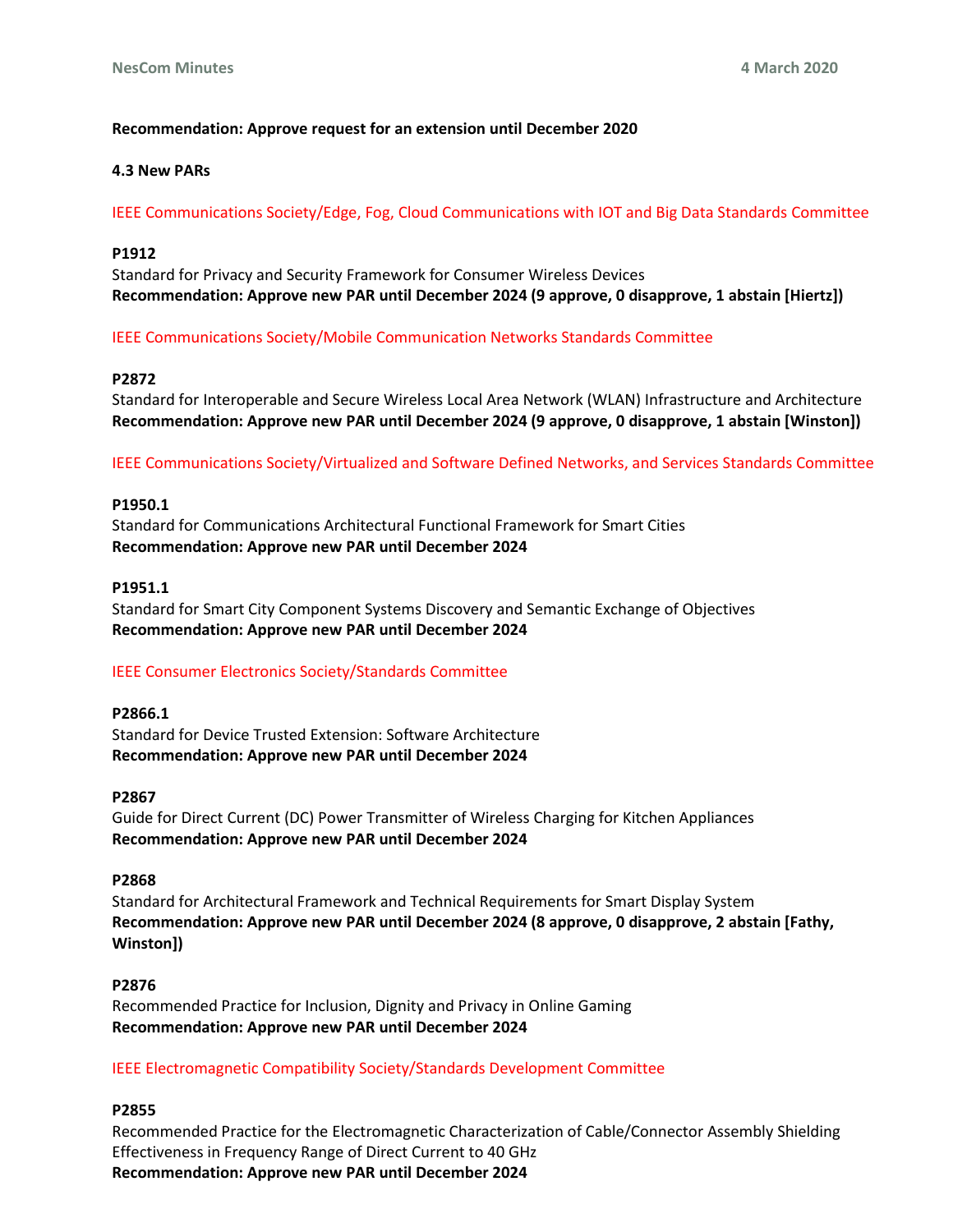# IEEE Engineering in Medicine and Biology Society/Standards Committee

# **P2621.1**

Standard for Wireless Diabetes Device Security Assurance: Product Security Evaluation Program **Recommendation: Approve new PAR until December 2024**

# **P2621.2**

Standard for Wireless Diabetes Device Security Assurance: Protection Profile for Connected Diabetes Devices **Recommendation: Approve new PAR until December 2024**

## **P2621.3**

Standard for Wireless Diabetes Device Security Assurance: Guidance for Mobile Devices **Recommendation: Approve new PAR until December 2024**

## **P2864**

Guide for a Software Change Control System for Three-Dimensional (3D) Bioprinting of Tissue-Engineered Medical Products (TEMPs) **Recommendation: Approve new PAR until December 2024**

# IEEE Power and Energy Society/Analytic Methods for Power Systems

## **P2869**

Guide for the Synchronous Monitoring of Direct Current (DC) Bias Magnetic Current Distribution in Power Grid **Recommendation: Approve new PAR until December 2024**

## IEEE Power and Energy Society/Power System Communications and Cybersecurity

## **PC37.238a**

Standard Profile for Use of IEEE 1588 Precision Time Protocol in Power System Applications Amendment 1: Adding a Type-Length-Value (TLV) to indicate the latest International Earth Rotation Service (IERS)-specified Universal Time Coordinated (UTC) Leap Second Event **Recommendation: Approve new PAR until December 2024**

## IEEE Power and Energy Society/Transformers

## **PC57.93a**

IEEE Approved Draft Guide for Installation and Maintenance of Liquid-Immersed Power Transformers Amendment: Cold Start of Power Transformers filled with Natural Ester Fluids **Recommendation: Approve new PAR until December 2024**

## IEEE Power and Energy Society/Transmission and Distribution

## **P2870**

Grip Test Method Guide for Fittings of High-Temperature, Low-Sag Overhead Conductor Under Tension and Electric Current Co-effect

**Recommendation: Approve new PAR until December 2024**

## **P2871**

Standard for Wedge-shaped Groove Clamps **Recommendation: Approve new PAR until December 2024**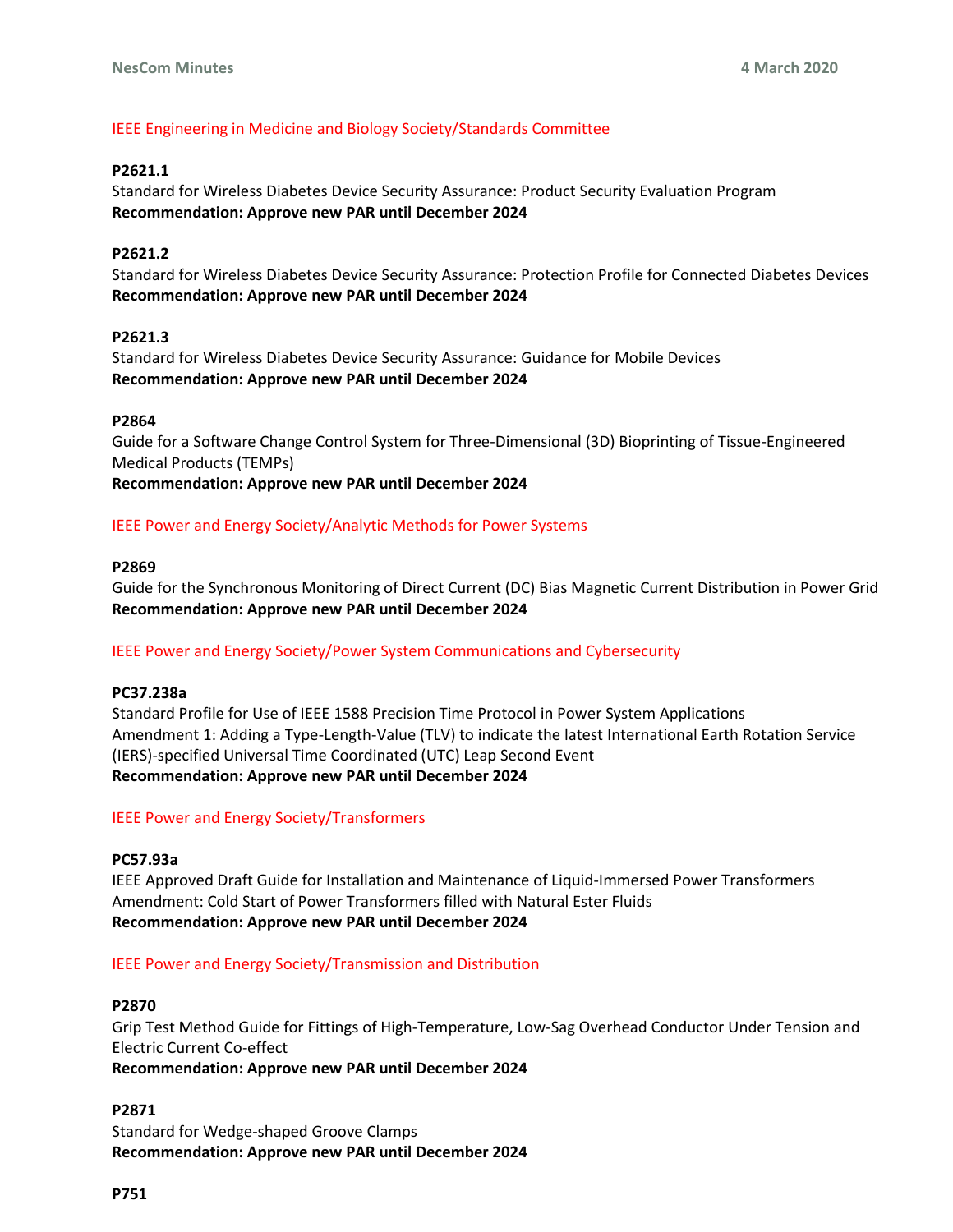# Guide for Wood Structures Used for Overhead Electric Transmission Lines **Recommendation: Approve new PAR until December 2024**

## IEEE Vehicular Technology Society/Rail Transportation Standards Committee

### **P1833**

Guidelines for the Design of Direct Current Overhead Contact Systems for Transit Systems **Recommendation: Approve new PAR until December 2024**

### **4.4 PARs for the Revision of Standards**

### IEEE Computer Society/Software & Systems Engineering Standards Committee

### **P41062**

Software Engineering - Life cycle processes - Software Acquisition **Recommendation: Approve PAR for the revision of a standard until December 2024**

## IEEE Power and Energy Society/Energy Development & Power Generation

### **P1095**

Guide for the Installation of Vertical Generators and Generator/Motors for Hydroelectric Applications **Recommendation: Approve PAR for the revision of a standard until December 2024**

### IEEE Power and Energy Society/Insulated Conductors

### **P1637**

Guide for Selection and Application of Terminations for Shielded Alternating-Current Power Cable Rated 5 kV - 46 kV

## **Recommendation: Approve PAR for the revision of a standard until December 2024**

### **P82**

Standard Test Procedure for Impulse Voltage Tests on Insulated Conductors **Recommendation: Approve PAR for the revision of a standard until December 2024**

## IEEE Power and Energy Society/Switchgear

**PC37.41** Standard for Design Tests and Specifications for High-Voltage (> 1000 V) Fuses and Accessories **Recommendation: Approve PAR for the revision of a standard until December 2024**

## IEEE Power and Energy Society/Transformers

### **PC57.12.28**

Standard for Pad-Mounted Equipment--Enclosure Integrity **Recommendation: Approve PAR for the revision of a standard until December 2024**

## **PC57.12.29**

Standard for Pad-Mounted Equipment--Enclosure Integrity for Coastal Environments **Recommendation: Approve PAR for the revision of a standard until December 2024**

## **PC57.12.52**

Standard for Sealed Dry-Type Distribution and Power Transformers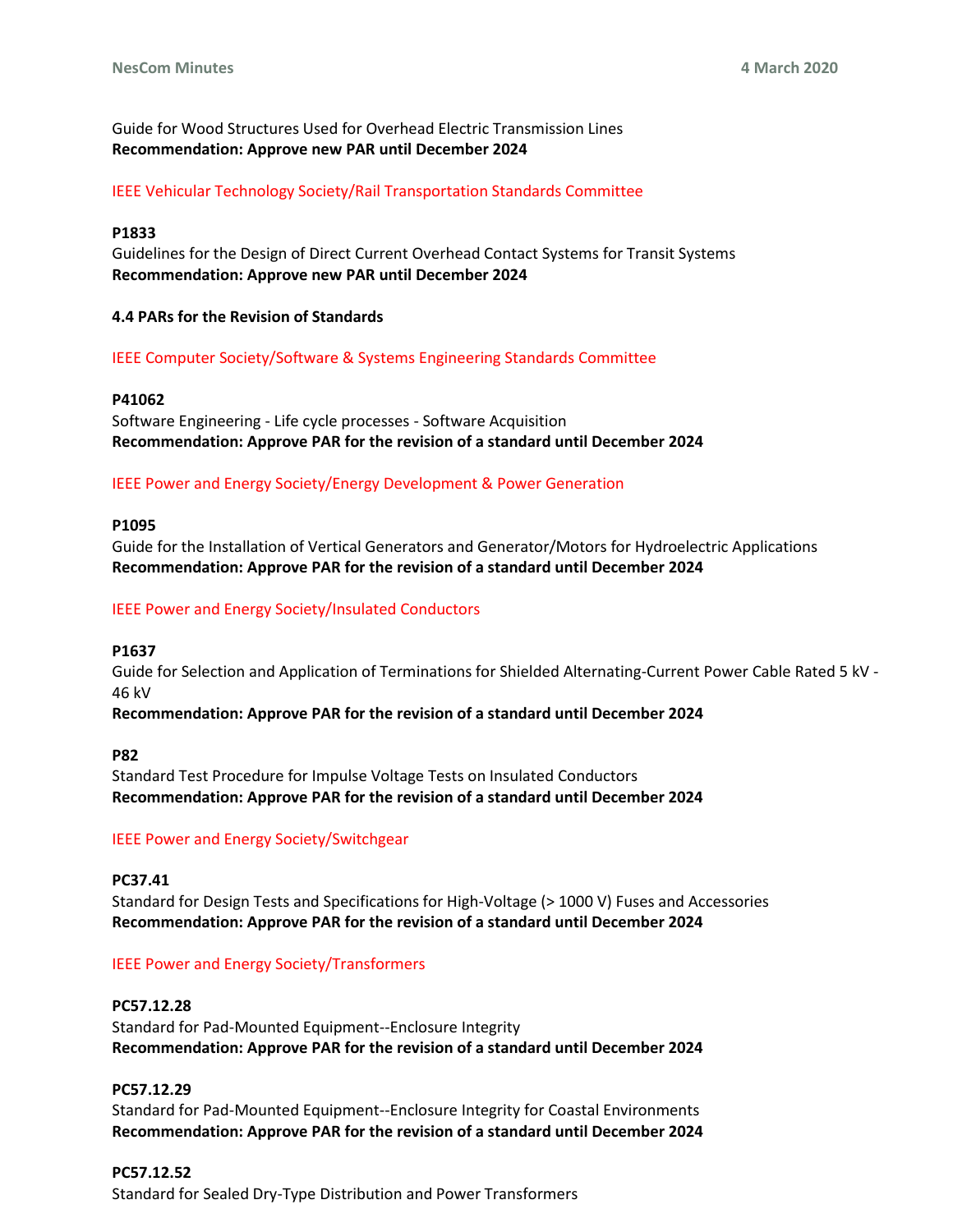## **Recommendation: Approve PAR for the revision of a standard until December 2024**

### **PC57.146**

Guide for Interpretation of Gases Generated in Silicone-Immersed Transformers **Recommendation: Approve PAR for the revision of a standard until December 2024**

### **PC57.163**

Guide for Establishing Power Transformer Capability while under Geomagnetic Disturbances **Recommendation: Approve PAR for the revision of a standard until December 2024**

### IEEE Power and Energy Society/Transmission and Distribution

### **P1308**

Recommended Practice for Instrumentation: Specifications for Magnetic Flux Density and Electric Field Strength Meters - 10 Hz to 3 kHz

**Recommendation: Approve PAR for the revision of a standard until December 2024**

### **P563**

Guide on Conductor Self-Damping Measurements **Recommendation: Approve PAR for the revision of a standard until December 2024**

### **P664**

Guide for Laboratory Measurement of the Power Dissipation Characteristics of Aeolian Vibration Dampers for Single Conductors

## **Recommendation: Approve PAR for the revision of a standard until December 2024**

### **P738**

Standard for Calculating the Current-Temperature Relationship of Bare Overhead Conductors **Recommendation: Approve PAR for the revision of a standard until December 2024**

### **P824**

Standard for Series Capacitor Banks in Power Systems **Recommendation: Approve PAR for the revision of a standard until December 2024**

### **PC135.62**

Standard for Zinc-Coated Forged Anchor Shackles **Recommendation: Approve PAR for the revision of a standard until December 2024**

### **5 OLD BUSINESS**

### **5.1 Ad Hoc on Review Period Comment Timeframes - Phil Winston**

Phil Winston provided an update that the ad hoc was asked to continue into 2020 to present its recommendations, but there were concerns raised by staff with some of the recommendations. Phil requested that Chair Stanley forward the original recommendations to NesCom members along with a request to staff to learn more about what staff objected to with regard to the recommendations. There was a discussion about the need for setting expectations for review comments and replies, and the appropriate way to make the expectations known.

**AI: Chair Stanley will send the original recommendations of the ad hoc to NesCom and work with staff to see if there is interest in continuing with the recommendations.**